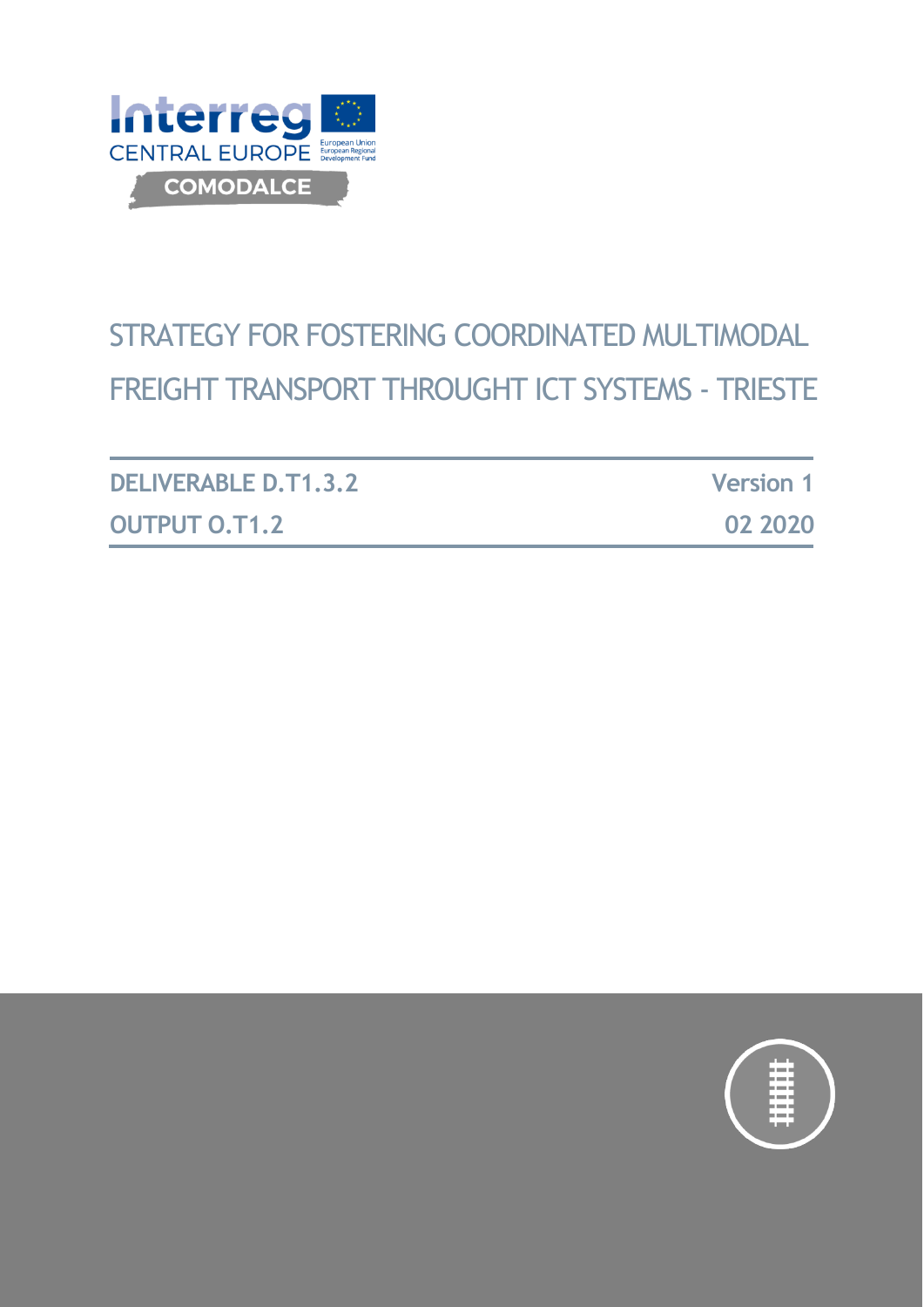



## <span id="page-1-0"></span>**Table of contents**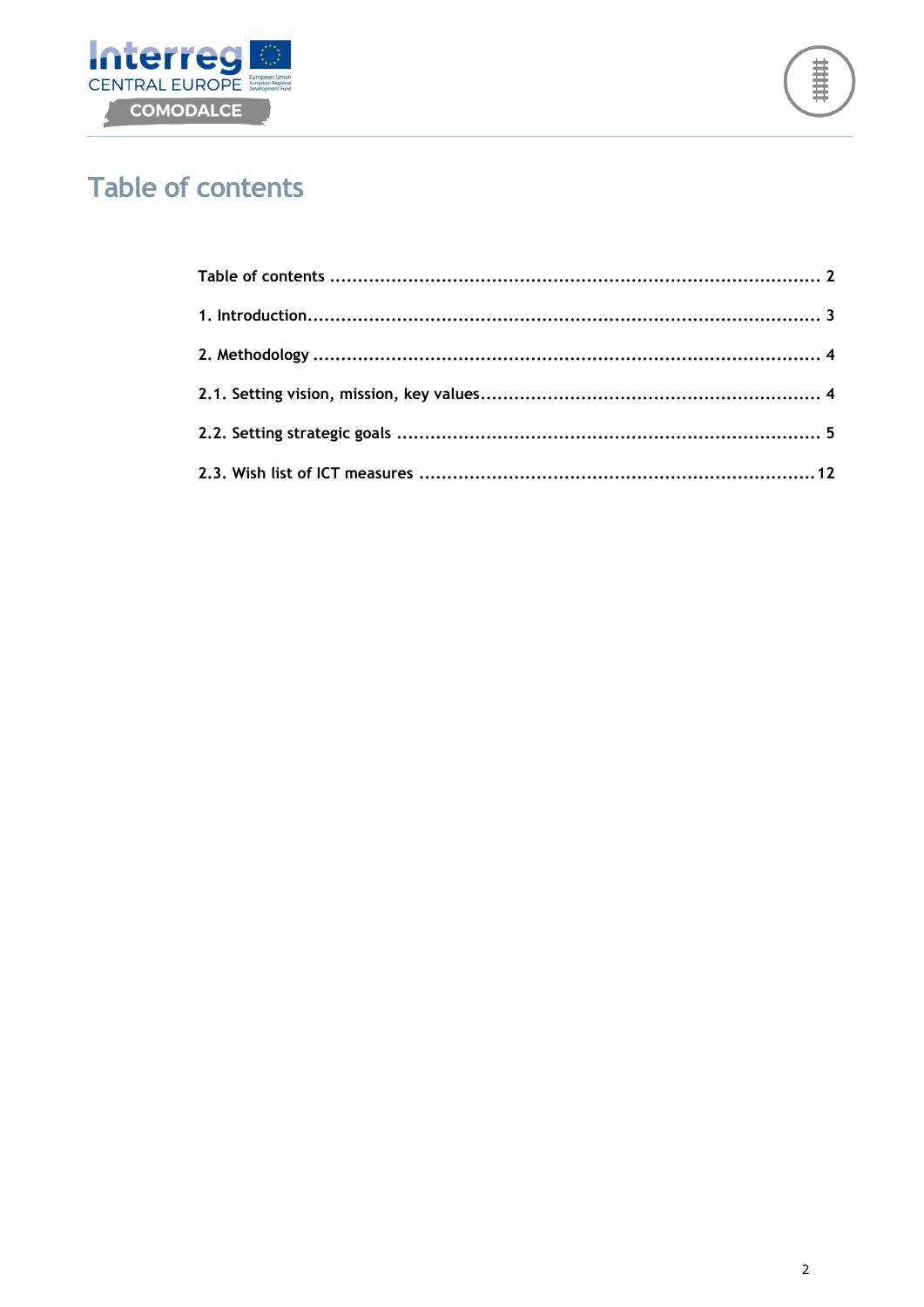

## <span id="page-2-0"></span>**1. Introduction**

Within the COMODALCE project, outputs of the WPT1 include a "Strategy for fostering coordinated multimodal freight transport through ICT systems" (D.T1.3.2-10)", described as "strategy for fostering multimodal transport through ICT systems setting a vision, objectives and priorities in a mid- to long-term perspective, including a detailed wish list of measures to be tested in the pilot action".

This document includes the strategy elaborated for the Port of Trieste.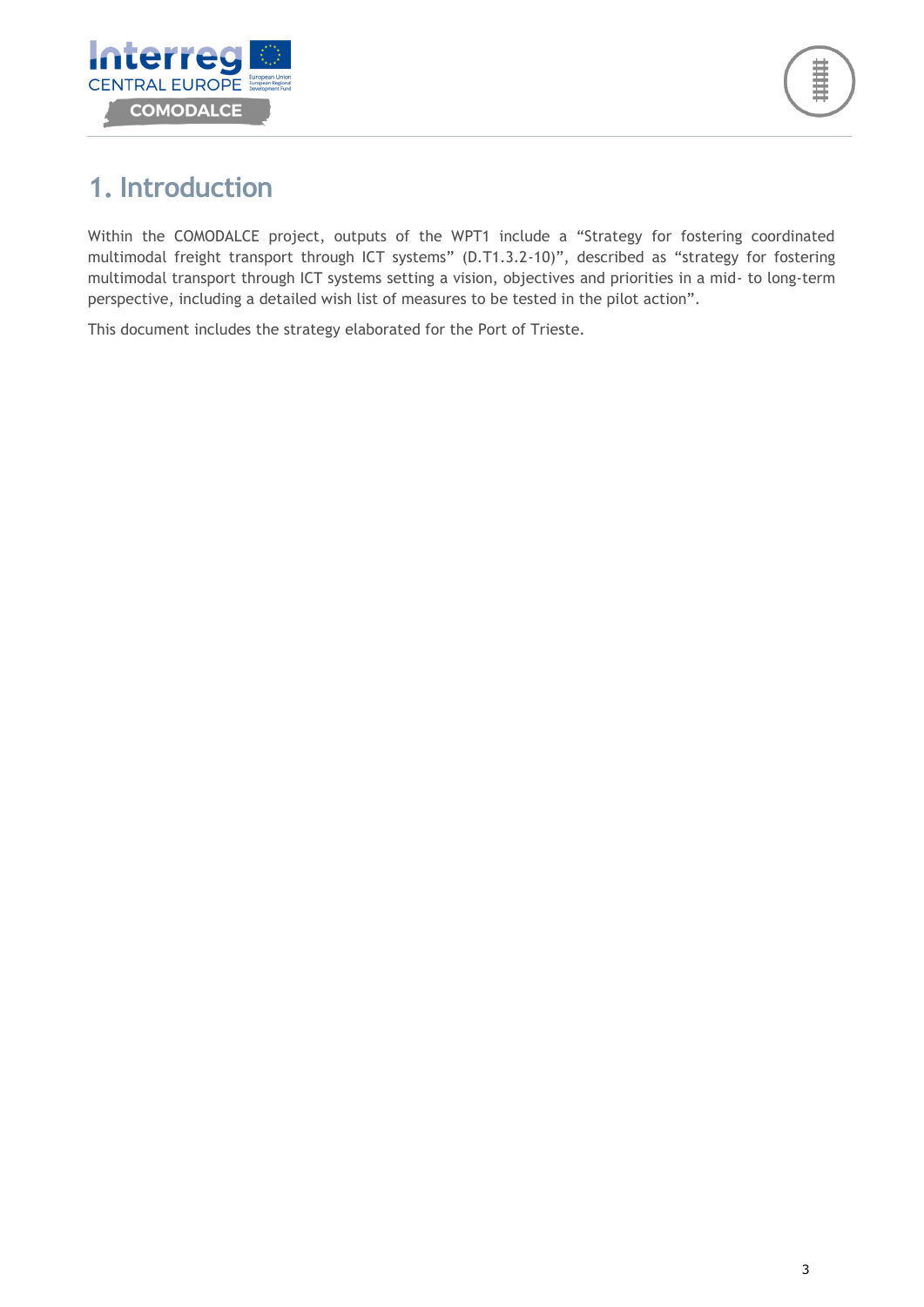



## <span id="page-3-0"></span>**2. Methodology**

### <span id="page-3-1"></span>**2.1. Setting vision, mission, key values**

The definition of vision statement, mission statement and key values provides a strategic framework for the planned measures.

#### **VISION**

**(Vision statement focuses on tomorrow and set the target aims to be achieved)**

To reach full-fledged development of multimodal freight transport in the Port of Trieste.

To steer the development of the port community by promoting technological innovation and boosting digital growth for a fully integrated supply chain.

To continually improve the port to make it safer, more efficient and more sustainable.

#### **MISSION**

**(Mission statement focuses on today, what challenges shall we face towards the vision today)**

To reach a strong coordination and information exchange in the port-hinterland interface, overcoming all problems in coordination, connectivity, interoperability. These objectives will allow a better coordination between all stakeholders and public authorities in order to reach a further increased modal shift.

**KEY VALUES**

**(The principles and values that are the basis of the vision of the strategy)**

Neutrality. Open-Source. Interoperability. Use of standards.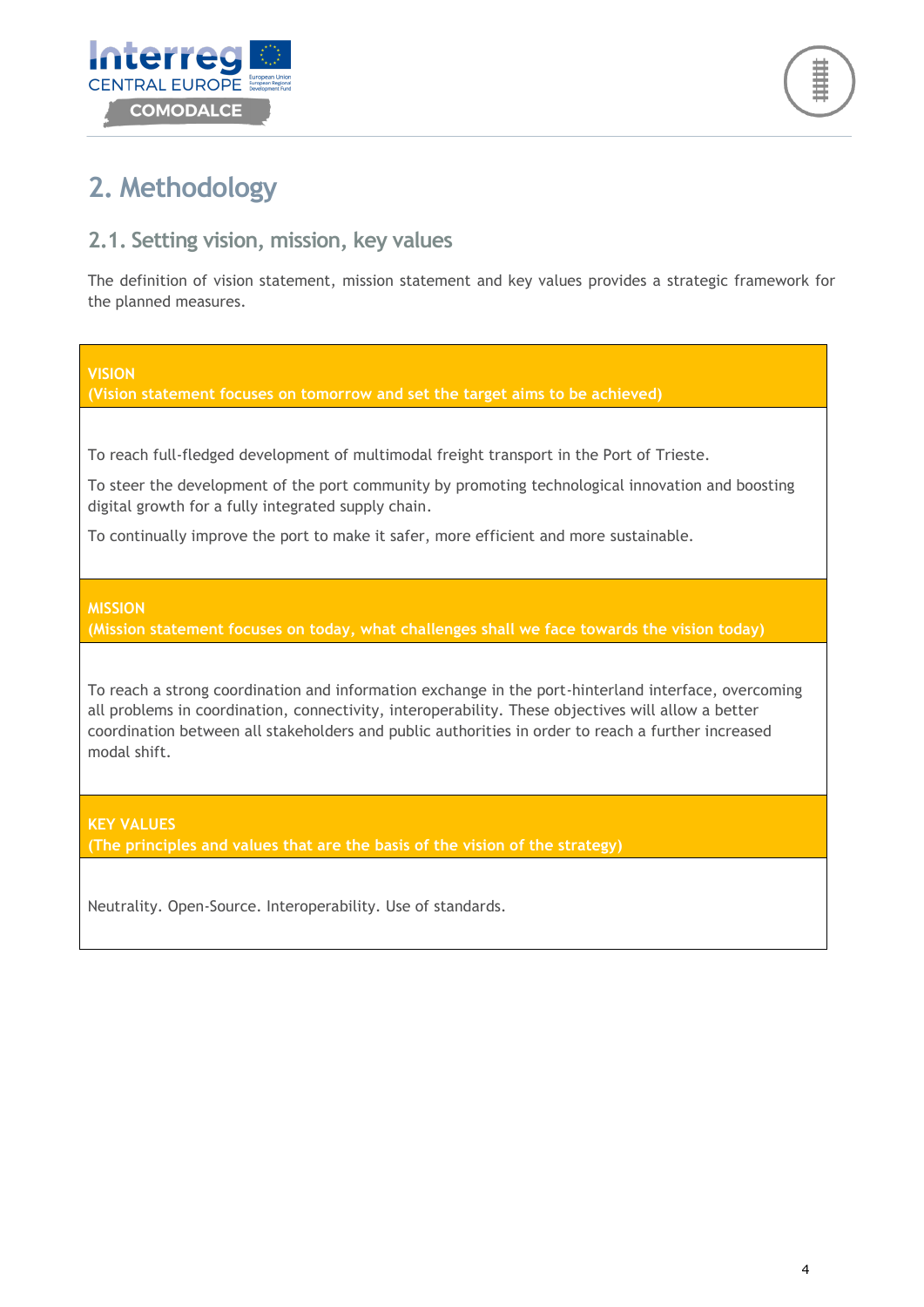



### <span id="page-4-0"></span>**2.2. Setting strategic goals**

Medium term (5 years):

- 1. Goal #1 Trieste & Monfalcone: full integration of the ICT systems of the port of Trieste and of the systems of the port of Monfalcone (part of Port Network Authority of Eastern Adriatic Sea since January 2020).
- 2. Goal #2 Local dry ports: data exchange interoperability with the ICT systems of the dry ports of Fernetti and Cervignano (the hinterland of the ports of Trieste and Monfalcone).
- 3. Goal #3 Blockchain: application of blockchain technology to all relevant data exchanges in the framework of an improved cybersecurity for all critical ICT systems.
- 4. Goal #4 Other dry ports: data exchange interoperability with the ICT systems of all dry-ports connected with the ports of Trieste and Monfalcone by direct rail transport.

Long term (10 years):

- 1. Goal #5 All systems: "plug and play" interoperability with the ICT systems of future external ICT systems wishing to connect with the ports of Trieste and Monfalcone.
- 2. Goal #6 More Cybersecurity: Introduce all relevant new ICT technologies which might emerge that can improve the cybersecurity of all ICT systems in Port, particularly the critical ones.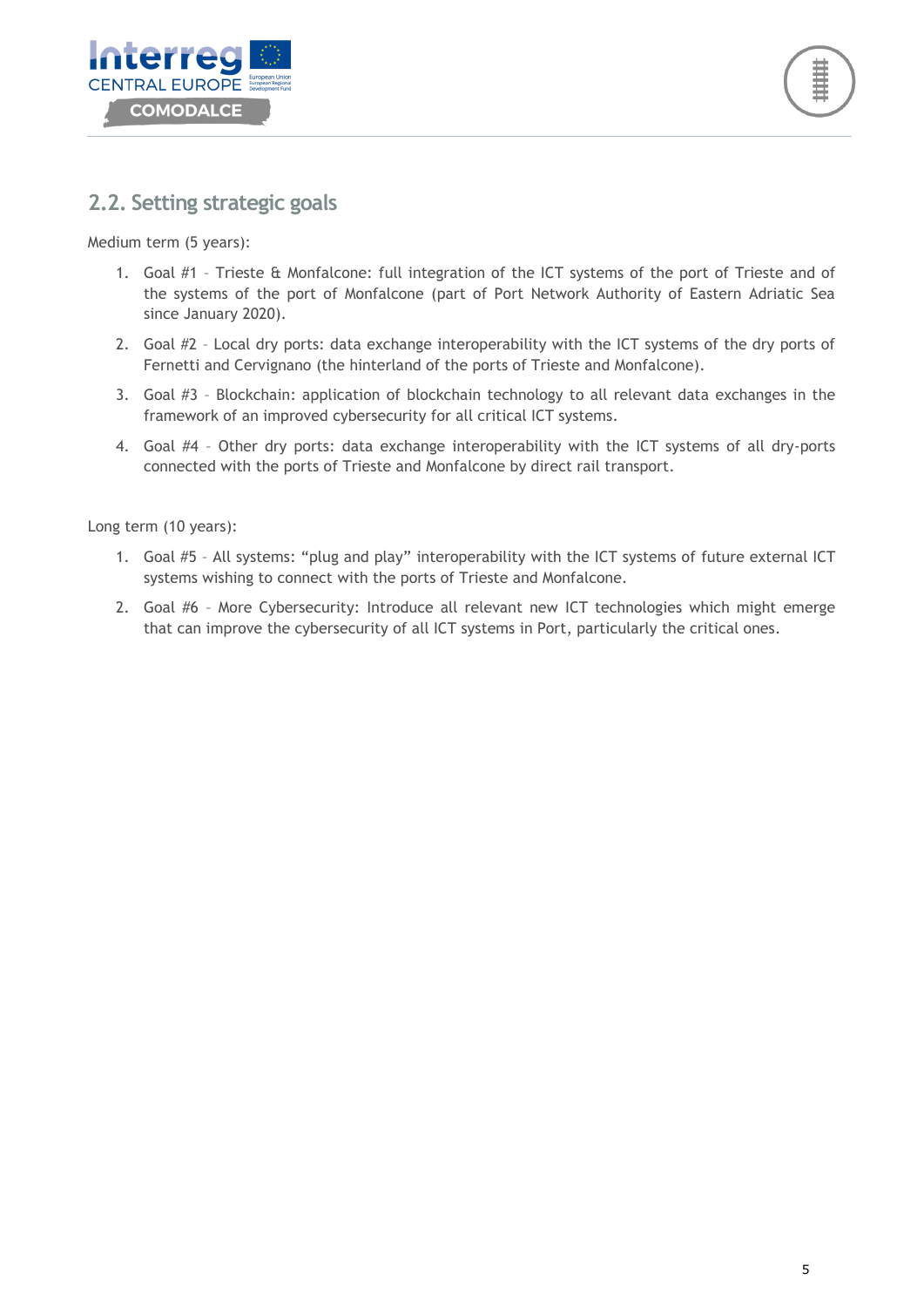

| <b>Perspectives</b>                        | Goal #1 - Trieste & Monfalcone<br><b>Measurement</b>                                                               |                                                                                                                                                                                                                             |  |
|--------------------------------------------|--------------------------------------------------------------------------------------------------------------------|-----------------------------------------------------------------------------------------------------------------------------------------------------------------------------------------------------------------------------|--|
| 1. Environmental and<br>safety perspective | An integration of the processes will<br>lead to increased efficiency also from<br>the environmental point of view. | All port systems by law must<br>prepare yearly a comprehensive<br>document (Environmental Energy<br>Planning Documents of the Port<br>Systems DEASP) measuring in detail<br>the carbon footprint of all port<br>activities. |  |
| 2. Internal processes<br>perspectives      | The processes and procedures in the<br>two ports will be harmonized to<br>become a common set of rules             | Reduction of number of rules and<br>procedures managed in different<br>ways in the two ports.                                                                                                                               |  |
| 3. Innovation and<br>growth perspective    | Increased efficiency should lead to a<br>better growth for the two ports.                                          | Statistics for the two ports.                                                                                                                                                                                               |  |
| 4. Customer / Partner<br>perspective       | Transparency portals on website<br>communicate promptly any change in<br>procedures to stakeholders.               | Yearly satisfaction survey is<br>distributed to stakeholders.                                                                                                                                                               |  |
| 5. Financial<br>perspective                | Funds from European Projects can<br>help Port System Authority in<br>financing activities toward this goal.        | Number of EU projects focused on<br>this goal.                                                                                                                                                                              |  |
|                                            |                                                                                                                    |                                                                                                                                                                                                                             |  |

To steer the development of the port community by promoting technological innovation and boosting digital growth for a fully integrated supply chain.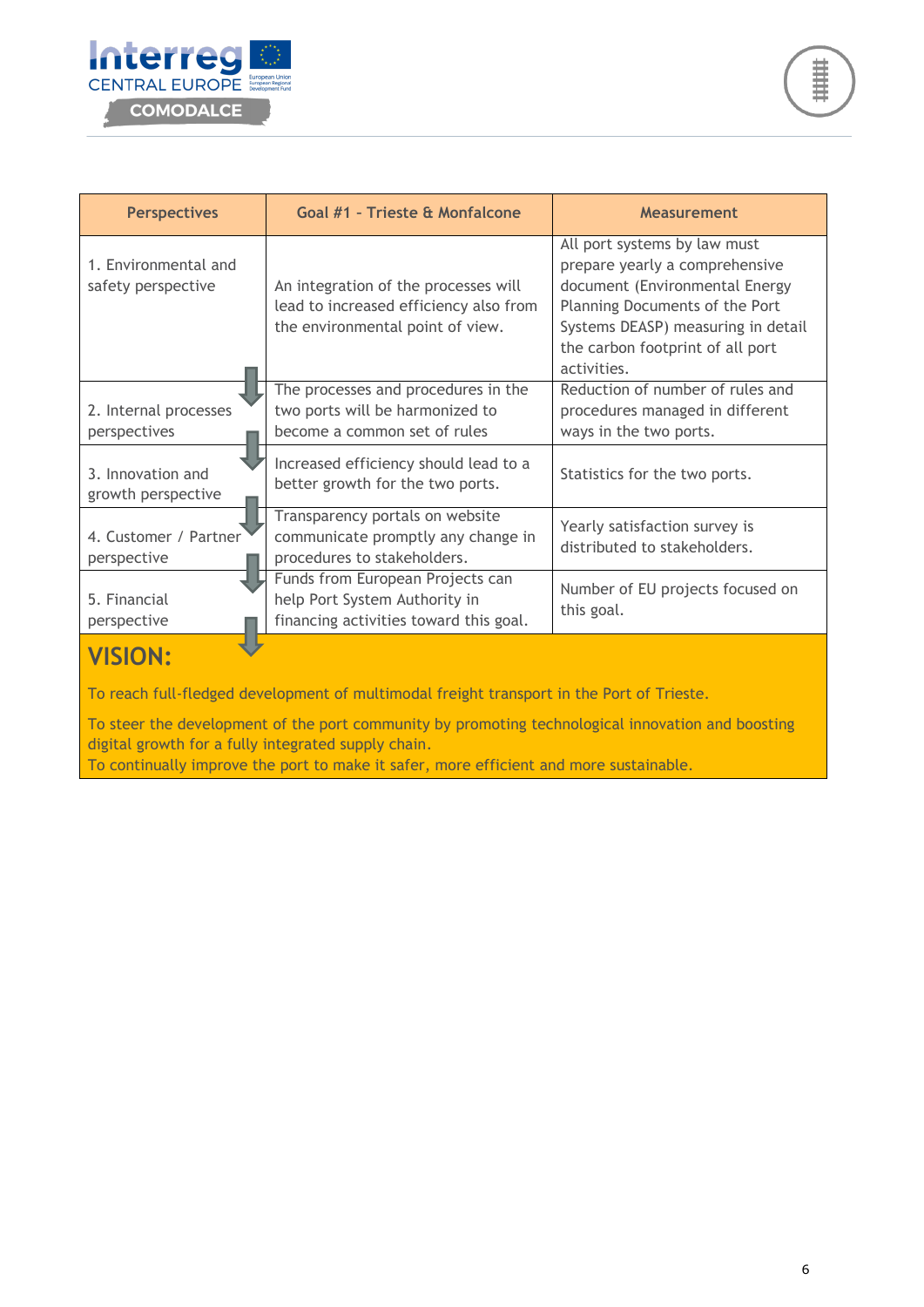

| <b>Perspectives</b>                        | Goal #2 - Local dry ports                                                                                                                                                                                     | <b>Measurement</b>                                                                                                                                                                                                          |  |
|--------------------------------------------|---------------------------------------------------------------------------------------------------------------------------------------------------------------------------------------------------------------|-----------------------------------------------------------------------------------------------------------------------------------------------------------------------------------------------------------------------------|--|
| 1. Environmental and<br>safety perspective | A better interoperability between ICT<br>systems will lead to increased<br>efficiency, also from the<br>environmental point of view.                                                                          | All port systems by law must<br>prepare yearly a comprehensive<br>document (Environmental Energy<br>Planning Documents of the Port<br>Systems DEASP) measuring in detail<br>the carbon footprint of all port<br>activities. |  |
| 2. Internal processes<br>perspectives      | All existing or new ICT systems or<br>modules communications must be<br>based on use of standards in order to<br>ease systems interoperability.                                                               | Analysis and statistics of<br>communication problems between<br>systems.                                                                                                                                                    |  |
| 3. Innovation and<br>growth perspective    | Increased efficiency should lead to a<br>better growth for the ports and dry-<br>ports.                                                                                                                       | Yearly statistics for the ports and<br>dry ports.                                                                                                                                                                           |  |
| 4. Customer / Partner<br>perspective       | Improvements in interoperability<br>between ICT systems are usually<br>largely transparent to stakeholders,<br>who will only notice and increased<br>efficiency of the systems (more data,<br>more reliable). | Yearly satisfaction survey is<br>distributed to stakeholders.                                                                                                                                                               |  |
| 5. Financial<br>perspective                | Funds from European Projects can<br>help Port System Authority in<br>financing activities toward this goal.                                                                                                   | Number of EU projects focused on<br>this goal.                                                                                                                                                                              |  |
| <b>VISION:</b>                             |                                                                                                                                                                                                               |                                                                                                                                                                                                                             |  |

To steer the development of the port community by promoting technological innovation and boosting digital growth for a fully integrated supply chain.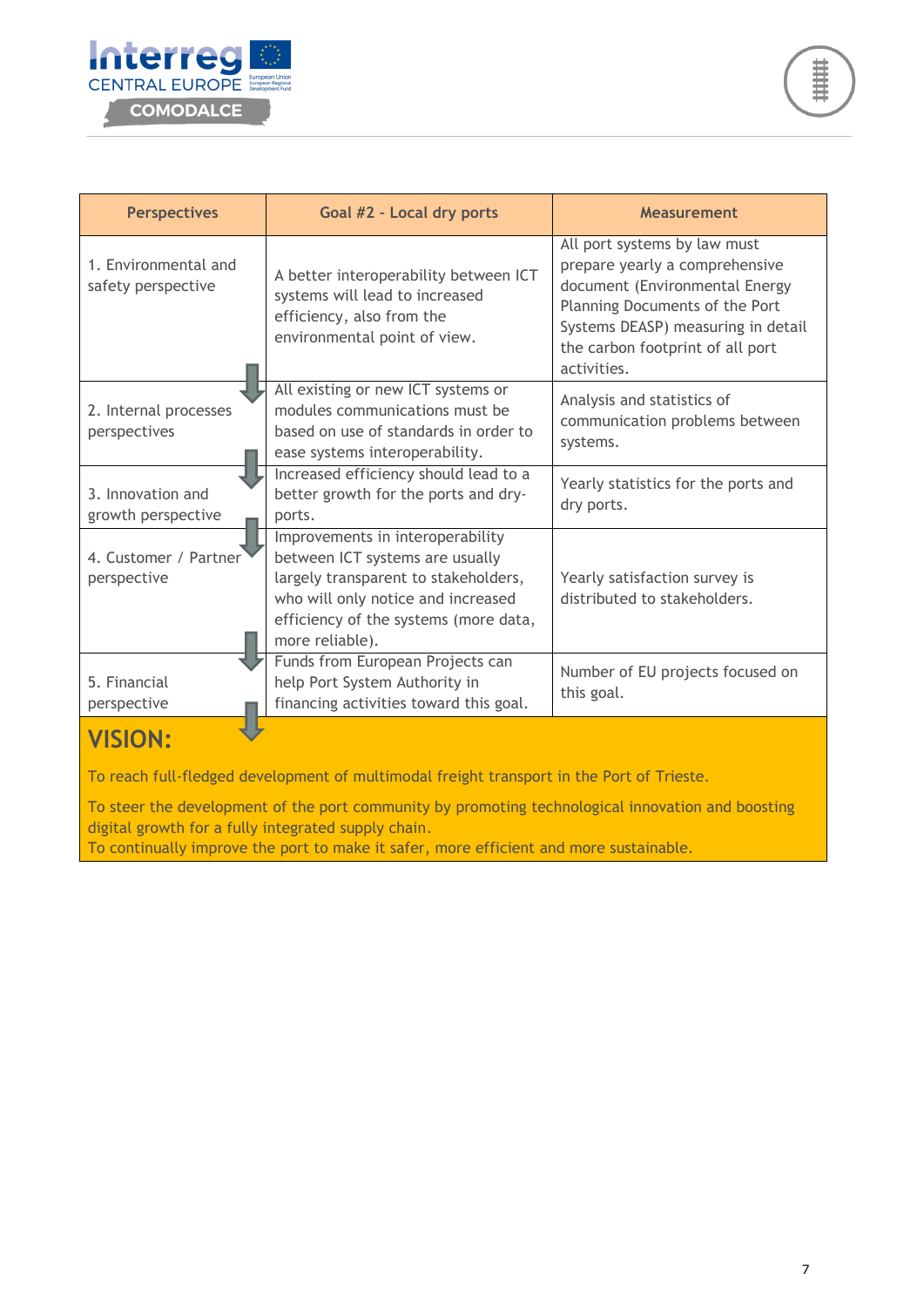

| <b>Perspectives</b>                        | Goal #3 - Blockchain                                                                                                                                                                                                                    | <b>Measurement</b>                                                                                                                                                                                                          |  |
|--------------------------------------------|-----------------------------------------------------------------------------------------------------------------------------------------------------------------------------------------------------------------------------------------|-----------------------------------------------------------------------------------------------------------------------------------------------------------------------------------------------------------------------------|--|
| 1. Environmental and<br>safety perspective | An improved cybersecurity of the<br>systems can prevent critical situations<br>to ICT systems which would have<br>consequences to port operability and<br>possibly avoid environmental<br>catastrophes consequent to cyber-<br>attacks. | All port systems by law must<br>prepare yearly a comprehensive<br>document (Environmental Energy<br>Planning Documents of the Port<br>Systems DEASP) measuring in detail<br>the carbon footprint of all port<br>activities. |  |
| 2. Internal processes<br>perspectives      | All relevant critical systems where<br>more cybersecurity is deemed<br>necessary must be adapted for use of<br>technologies allowing an increased<br>security.                                                                          | Periodic evaluation of cyber risks for<br>ports ICT systems (cybersecurity<br>assessment) is mandatary by law in<br>Italy.                                                                                                  |  |
| 3. Innovation and<br>growth perspective    | Increased security should prevent<br>possible critical ICT security breaches<br>which could hamper growth for the<br>two ports.                                                                                                         | Statistics for the two ports.                                                                                                                                                                                               |  |
| 4. Customer / Partner<br>perspective       | Stakeholders involved will be widely<br>informed about new procedures and<br>technologies they would need to<br>adopt.                                                                                                                  | Yearly satisfaction survey is<br>distributed to stakeholders.                                                                                                                                                               |  |
| 5. Financial<br>perspective                | Funds from European Projects can<br>help Port System Authority in<br>financing activities toward this goal.                                                                                                                             | Number of EU projects focused on<br>this goal.                                                                                                                                                                              |  |
| <b>VISION:</b>                             |                                                                                                                                                                                                                                         |                                                                                                                                                                                                                             |  |

To steer the development of the port community by promoting technological innovation and boosting digital growth for a fully integrated supply chain.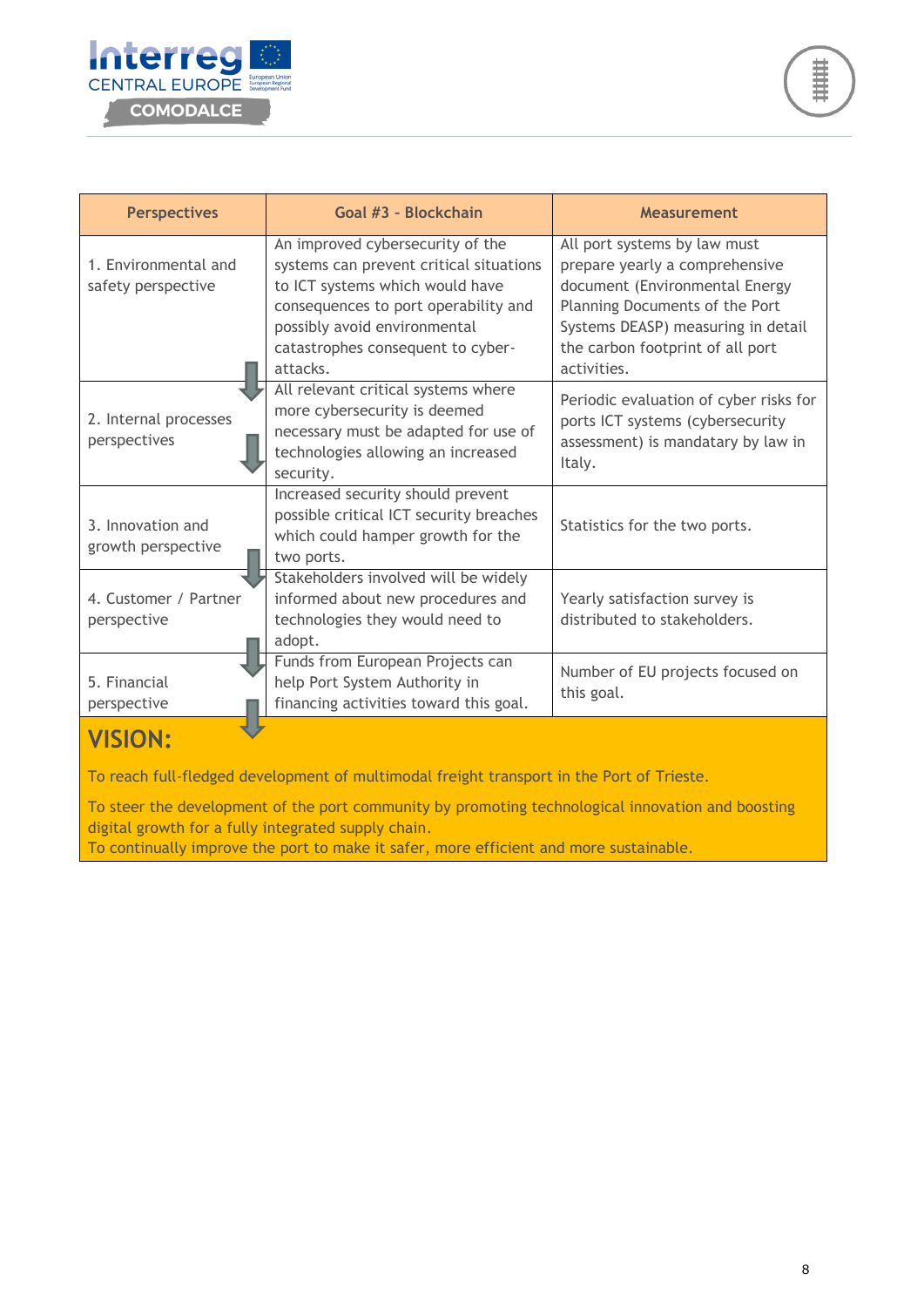

| <b>Perspectives</b>                        | Goal #4 - Other dry ports                                                                                                                                                                                     | <b>Measurement</b>                                                                                                                                                                                                          |  |
|--------------------------------------------|---------------------------------------------------------------------------------------------------------------------------------------------------------------------------------------------------------------|-----------------------------------------------------------------------------------------------------------------------------------------------------------------------------------------------------------------------------|--|
| 1. Environmental and<br>safety perspective | A better interoperability between ICT<br>systems will lead to increased<br>efficiency, also from the<br>environmental point of view.                                                                          | All port systems by law must<br>prepare yearly a comprehensive<br>document (Environmental Energy<br>Planning Documents of the Port<br>Systems DEASP) measuring in detail<br>the carbon footprint of all port<br>activities. |  |
| 2. Internal processes<br>perspectives      | All existing or new ICT systems or<br>modules communications must be<br>based on use of standards in order to<br>ease systems interoperability.                                                               | Analysis and statistics of<br>communication problems between<br>systems.                                                                                                                                                    |  |
| 3. Innovation and<br>growth perspective    | Increased efficiency should lead to a<br>better growth for the ports and dry-<br>ports.                                                                                                                       | Yearly statistics for the ports and<br>dry ports.                                                                                                                                                                           |  |
| 4. Customer / Partner<br>perspective       | Improvements in interoperability<br>between ICT systems are usually<br>largely transparent to stakeholders,<br>who will only notice and increased<br>efficiency of the systems (more data,<br>more reliable). | Yearly satisfaction survey is<br>distributed to stakeholders.                                                                                                                                                               |  |
| 5. Financial<br>perspective                | Funds from European Projects can<br>help Port System Authority in<br>financing activities toward this goal.                                                                                                   | Number of EU projects focused on<br>this goal.                                                                                                                                                                              |  |
| <b>VISION:</b>                             |                                                                                                                                                                                                               |                                                                                                                                                                                                                             |  |

To steer the development of the port community by promoting technological innovation and boosting digital growth for a fully integrated supply chain.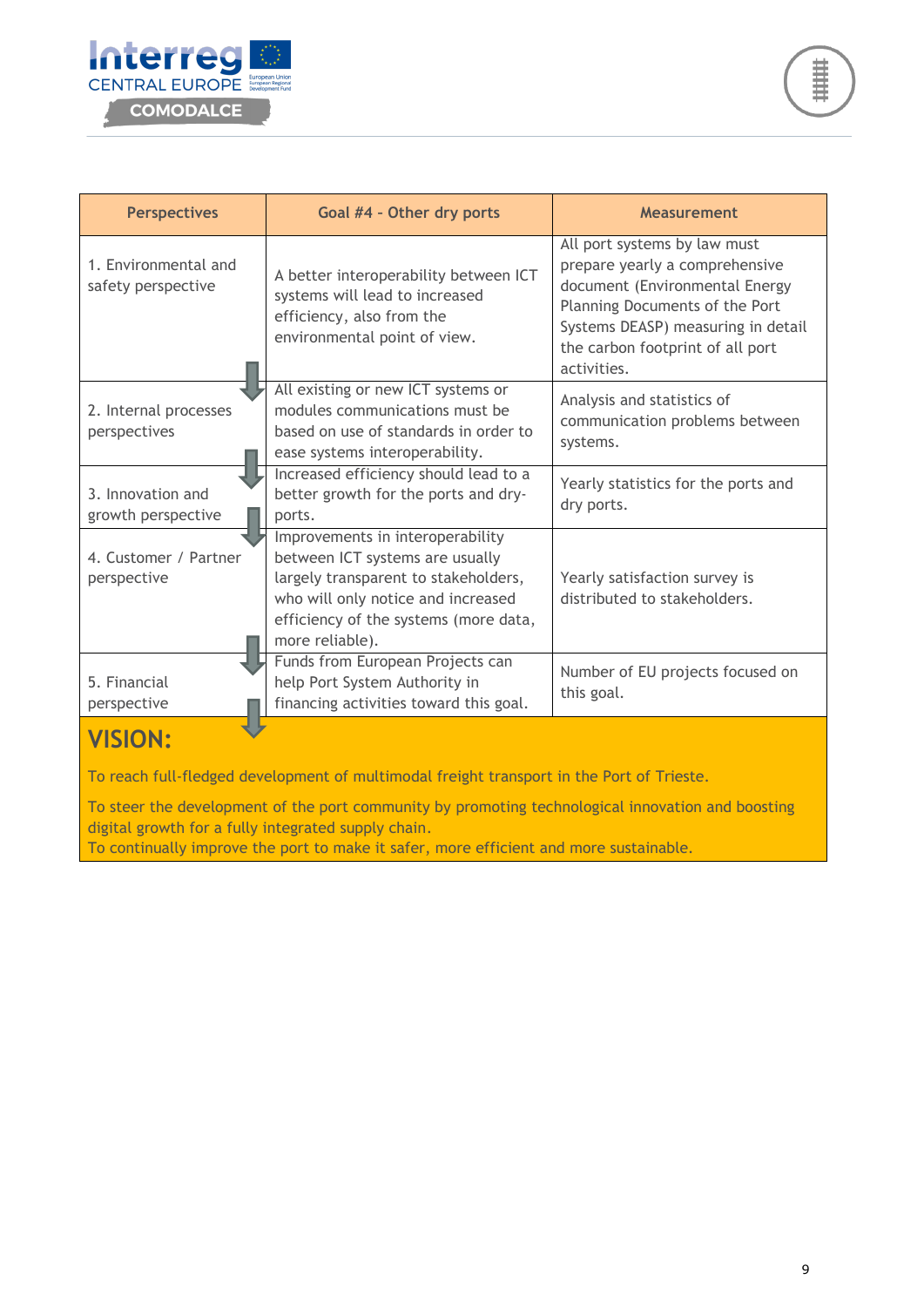

| <b>Perspectives</b>                        | Goal #5 - All systems                                                                                                                                                                                         | <b>Measurement</b>                                                                                                                                                                                                          |  |
|--------------------------------------------|---------------------------------------------------------------------------------------------------------------------------------------------------------------------------------------------------------------|-----------------------------------------------------------------------------------------------------------------------------------------------------------------------------------------------------------------------------|--|
| 1. Environmental and<br>safety perspective | A better interoperability between ICT<br>systems will lead to increased<br>efficiency, also from the<br>environmental point of view.                                                                          | All port systems by law must<br>prepare yearly a comprehensive<br>document (Environmental Energy<br>Planning Documents of the Port<br>Systems DEASP) measuring in detail<br>the carbon footprint of all port<br>activities. |  |
| 2. Internal processes<br>perspectives      | All existing or new ICT systems or<br>modules communications must be<br>based on use of standards in order to<br>ease systems interoperability.                                                               | Analysis and statistics of<br>communication problems between<br>systems.                                                                                                                                                    |  |
| 3. Innovation and<br>growth perspective    | Increased efficiency should lead to a<br>better growth for the ports and dry-<br>ports.                                                                                                                       | Yearly statistics for the ports and<br>dry ports.                                                                                                                                                                           |  |
| 4. Customer / Partner<br>perspective       | Improvements in interoperability<br>between ICT systems are usually<br>largely transparent to stakeholders,<br>who will only notice and increased<br>efficiency of the systems (more data,<br>more reliable). | Yearly satisfaction survey is<br>distributed to stakeholders.                                                                                                                                                               |  |
| 5. Financial<br>perspective                | Funds from European Projects can<br>help Port System Authority in<br>financing activities toward this goal.                                                                                                   | Number of EU projects focused on<br>this goal.                                                                                                                                                                              |  |
|                                            |                                                                                                                                                                                                               |                                                                                                                                                                                                                             |  |

To steer the development of the port community by promoting technological innovation and boosting digital growth for a fully integrated supply chain.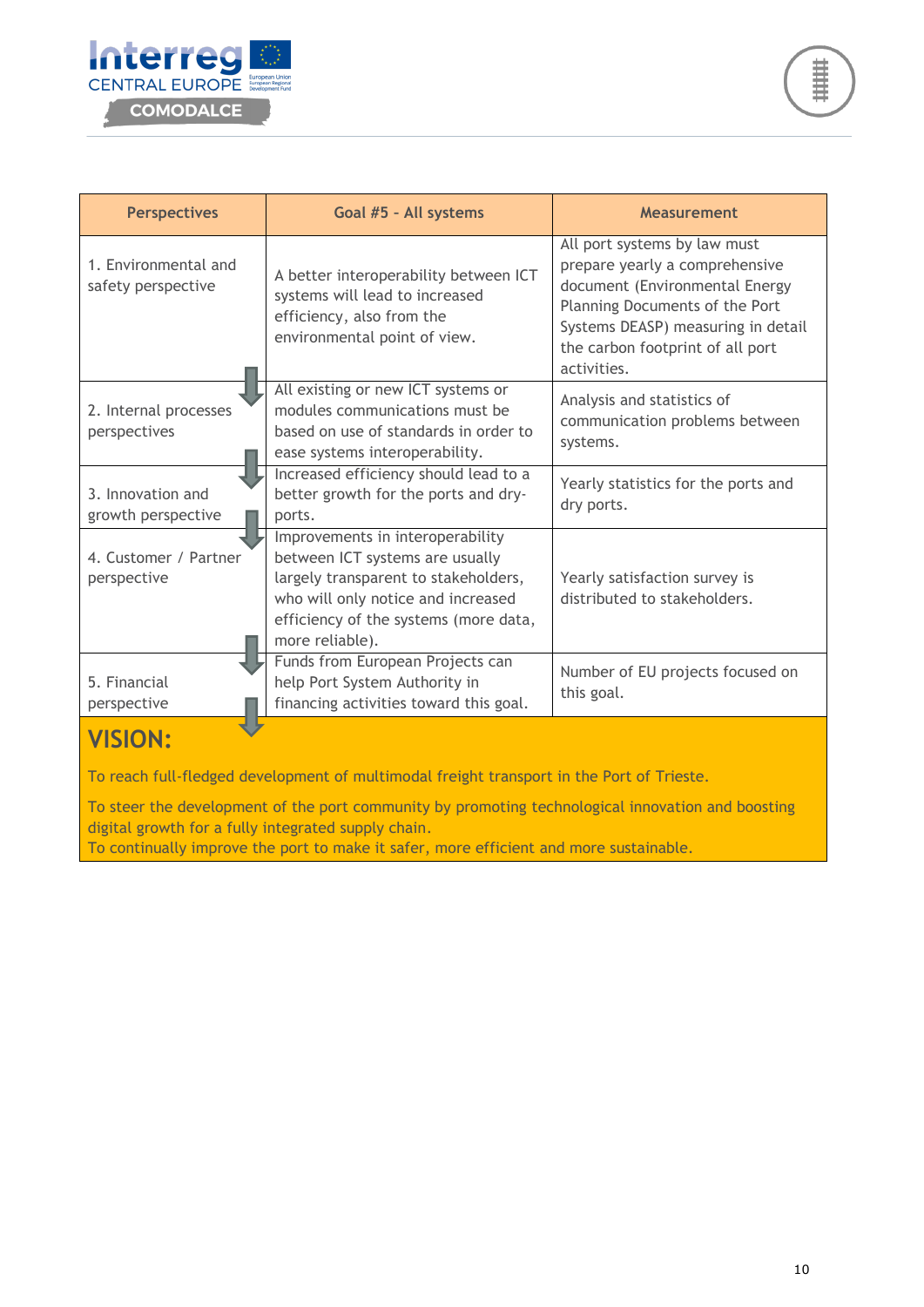

| <b>Perspectives</b>                          | <b>Goal #6 - More Cybersecurity</b>                                                                                                                                                                                                     | <b>Measurement</b>                                                                                                                                                                                                                                                                                                                                        |  |
|----------------------------------------------|-----------------------------------------------------------------------------------------------------------------------------------------------------------------------------------------------------------------------------------------|-----------------------------------------------------------------------------------------------------------------------------------------------------------------------------------------------------------------------------------------------------------------------------------------------------------------------------------------------------------|--|
| 1. Environmental and<br>safety perspective   | An improved cybersecurity of the<br>systems can prevent critical situations<br>to ICT systems which would have<br>consequences to port operability and<br>possibly avoid environmental<br>catastrophes consequent to cyber-<br>attacks. | All port systems by law must<br>prepare yearly a comprehensive<br>document (Environmental Energy<br>Planning Documents of the Port<br>Systems DEASP) measuring in detail<br>the carbon footprint of all port<br>activities.<br>Periodic evaluation of cyber risks for<br>ports ICT systems (cybersecurity<br>assessment) is mandatary by law in<br>Italy. |  |
| 2. Internal processes<br>perspectives        | All relevant critical systems where<br>more cybersecurity is deemed<br>necessary must be adapted for use of<br>technologies allowing an increased<br>security.                                                                          |                                                                                                                                                                                                                                                                                                                                                           |  |
| 3. Innovation and<br>growth perspective      | Increased security should prevent<br>possible critical ICT security breaches<br>which could hamper growth for the<br>two ports.                                                                                                         | Statistics for the two ports.                                                                                                                                                                                                                                                                                                                             |  |
| 4. Customer / Partner<br>perspective         | Stakeholders involved will be widely<br>informed about new procedures and<br>technologies they would need to<br>adopt.                                                                                                                  | Yearly satisfaction survey is<br>distributed to stakeholders.                                                                                                                                                                                                                                                                                             |  |
| 5. Financial<br>perspective<br><b>WICLON</b> | Funds from European Projects can<br>help Port System Authority in<br>financing activities toward this goal.                                                                                                                             | Number of EU projects focused on<br>this goal.                                                                                                                                                                                                                                                                                                            |  |

## **VISION:**

To reach full-fledged development of multimodal freight transport in the Port of Trieste.

To steer the development of the port community by promoting technological innovation and boosting digital growth for a fully integrated supply chain.